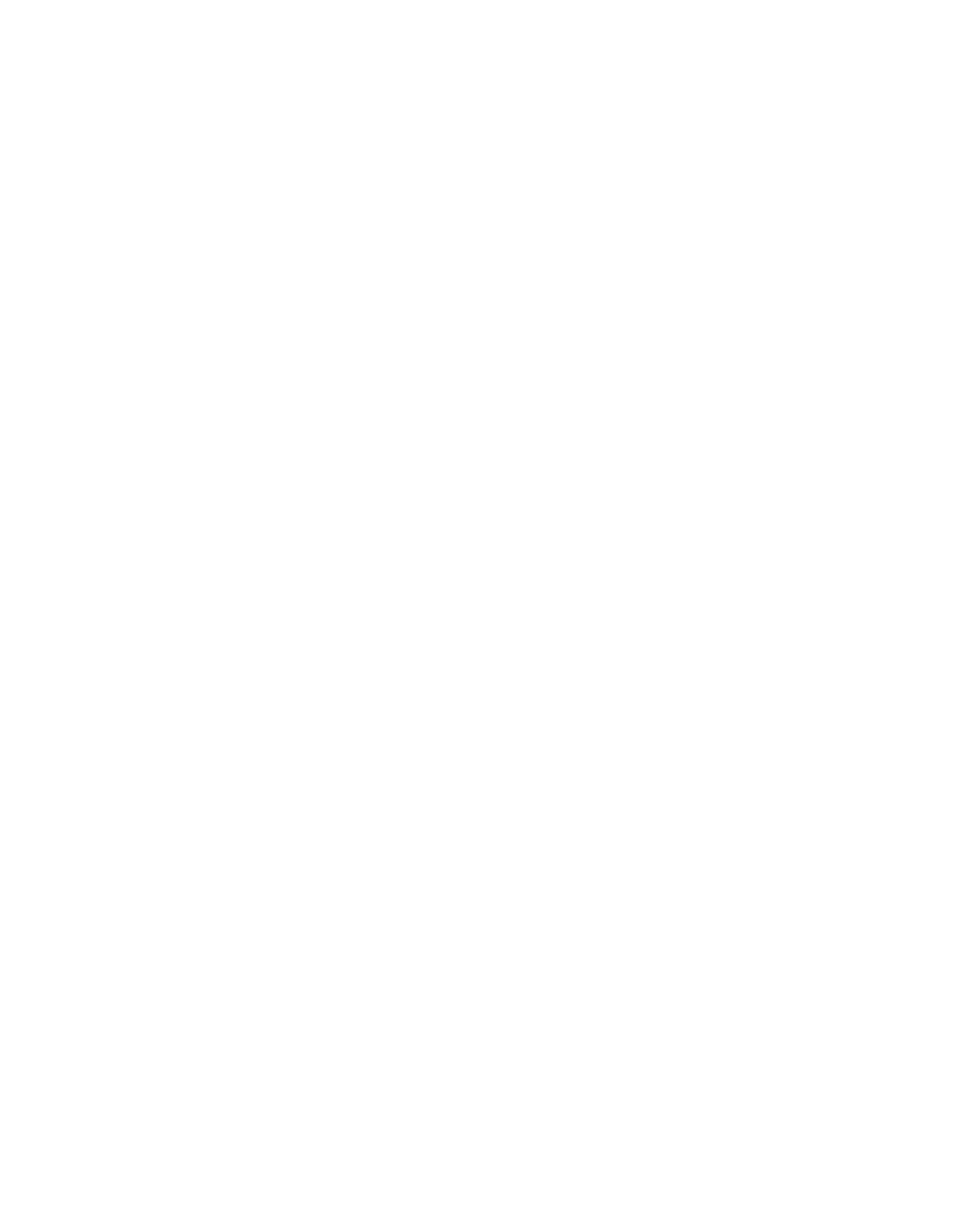# **STATE OF LOUISIANA OFFICE OF GROUP BENEFITS**

## **NOTICE OF PRIVACY PRACTICES**

## THIS NOTICE DESCRIBES HOW MEDICAL INFORMATION ABOUT YOU MAY BE USED AND DISCLOSED AND HOW YOU CAN GET ACCESS TO THIS **INFORMATION. PLEASE REVIEW IT CAREFULLY.**

#### **INTRODUCTION**

The Office of Group Benefits (OGB) is committed to safeguarding the privacy of our members' and their dependents' health information that is protected under federal and state laws. This

information includes identifying data about you that we have created or received about your past, present, or future health and/or medical condition(s), medical care provided to you, or information related to payment for medical services you have received.

This Notice tells you about the ways that we may collect, use, and disclose your protected health information and about your rights concerning your protected health information.

We are required by federal law ito maintain the privacy of protected health information, to advise you of any breach that may have compromised the privacy or security of your protected health information, and to provide you with this Notice about your rights and our legal duties and privacy practices with respect to your protected health information. We must follow the terms of this Notice while it is in effect.

#### GENERAL WAYS WE MAY USE AND DISCLOSE YOUR PROTECTED HEALTH **INFORMATION WITHOUT AN AUTHORIZATION**

Under federal law, health care providers and health plans may use and disclose your protected health information without your authorization for three general purposes: treatment, payment, and health care operations. As a health plan, we principally use and disclose your protected health information without your authorization for payment and health

care operations. The examples below illustrate the types of uses and disclosures we may make without your authorization for these purposes.

**Payment:** We use and disclose your protected health information in connection with payment for your covered health expenses under an OGB plan. For example, we may use or disclose your protected health information to process claims or to be reimbursed by another insurer that may be responsible for payment of your claims.

<sup>1</sup> Throughout this Notice, the Office of Group Benefits is referred to as "we" or "us".

<sup>2</sup> For simplification purposes, the terms "you" and "your" refer to both the OGB health plan member and his/her enrolled dependents. Except where stated otherwise, the rights specified in this Notice apply to both the member and his/her dependents.

<sup>3</sup> The Health Insurance Portability and Accountability Act of 1996 (HIPAA)

<sup>4</sup> However, Louisiana law prohibits us from disclosing results of genetic tests for any purpose without your authorization or a court order.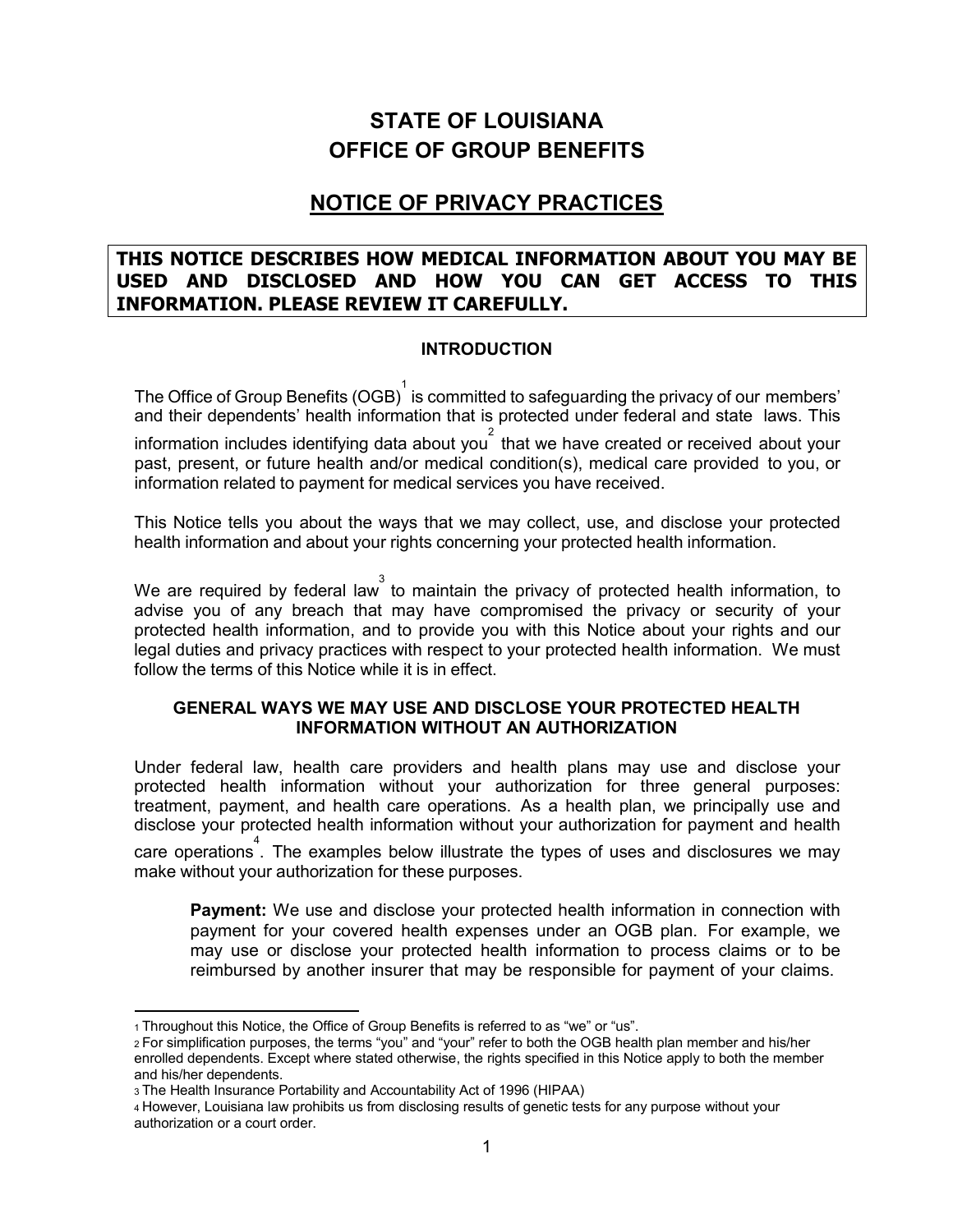We may also issue Explanations of Benefits (EOBs) to members so that they can monitor the payments made for their own care and for the care of their dependents.

Health Care Operations: We use and disclose your protected health information to perform our plan activities, such as administration, quality and performance assessment, case management, care coordination, claims administration, customer service, billing, and collection. This would include disclosure of protected health information to our third-party administrators and other business associates who assist us with certain aspects of plan administration. In some cases, we may use or disclose information for purposes of underwriting or determining premiums (note that protected health information that consists of genetic information will never be used for underwriting purposes). We will obtain assurances from our business associates that they will appropriately safeguard your protected health information.

#### OTHER USES AND DISCLOSURES WITHOUT AN AUTHORIZATION

- As Required by Law: We must disclose protected health information when required to do so by law. For example, we must disclose information specified by the Secretary of Health and Human Services for determining our compliance with federal privacy regulations and to government benefits programs, such as Medicare and Medicaid, in order to review your eligibility and enrollment in these programs.
- Public Health Activities: We may disclose protected health information to public health agencies for reasons such as preventing or controlling disease, injury, or disability, or for tracking events such as births and deaths.
- Victims of Abuse, Neglect or Domestic Violence: We may disclose protected health information to government authorities about abuse, neglect, or domestic violence.
- Health Oversight Activities: We may disclose protected health information to government oversight agencies (e.g., state insurance departments) for activities authorized by law.
- Judicial and Administrative Proceedings: We may disclose protected health information in response to a court or administrative order. We may also disclose protected health information in certain cases in response to a subpoena, discovery request or other lawful purpose as long as HIPAA's administrative requirements are met.
- Law Enforcement: We may disclose protected health information under limited circumstances to a law enforcement official in response to a warrant or similar process, to identify or locate a suspect, or to provide information about the victim of a crime.
- Coroners, Funeral Directors, Organ Donations: We may release protected health information to coroners or funeral directors as necessary to allow them to carry out their duties. We may also disclose protected health information in connection with organ or tissue donations.
- To Avert a Serious Threat to Health or Safety: We may disclose protected health information about you, with some limitations, when necessary to prevent a serious threat to your health and safety or the health and safety of another person or the public.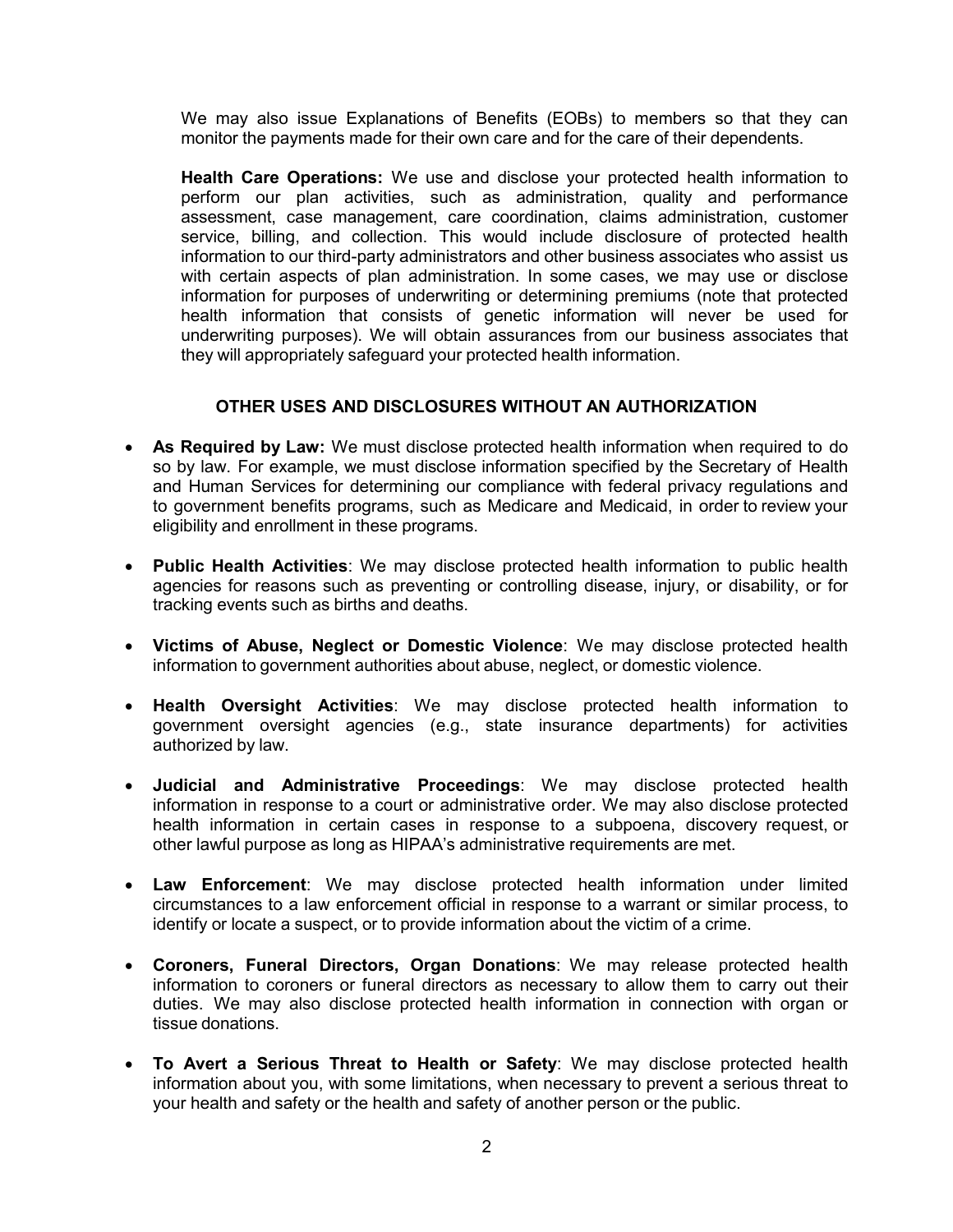- Special Government Functions: We may disclose protected health information as required by military authorities or to authorized federal officials for national security and intelligence activities.
- Workers' Compensation Programs: We may disclose protected health information to the extent necessary to comply with state law for workers' compensation programs.
- To Your Personal Representatives: With certain exceptions, if a person has legal authority to make health care decisions for you, we will consider that person to be your personal representative and treat him or her as you for purposes of determining your privacy rights. This would include disclosing your protected health information to your personal representative upon his or her request.
- . To Persons Involved with Payment for Your Care: We may disclose to a family member, other relative, or your close personal friend (or any other person identified by you), personal health information directly relevant to that person's involvement with payment related to your health care. With the exception of EOBs provided to members, we can only do so if you are present and do not object or, if you are not present, when we use our professional judgment to determine that the disclosure is in your interest.
- For Plan-Related Communications: We may use and disclose our knowledge about you to provide to you information about benefits available to you under your current coverage and about our other health care plans and benefits that may be of interest to you.
- For Research: We may use and disclose your protected health information for research purposes without an authorization, if specific requirements are met.

## OTHER USES OR DISCLOSURES THAT REQUIRE YOUR AUTHORIZATION

Uses and disclosures of your protected health information not mentioned above will be made only with your written authorization, unless otherwise permitted or required by law. If we ask for your authorization, we must provide you with a copy of the authorization after you have signed it.

You may revoke an authorization at any time by delivering to us a written notice of revocation, except to the extent that we have already taken action in reliance on the authorization or if we are permitted by law to use the information to contest a claim or coverage under your health plan.

## YOUR RIGHTS REGARDING YOUR PROTECTED HEALTH INFORMATION

You have certain rights regarding protected health information that we maintain about you.

• Right to Access Your Protected Health Information: You have the right to review and/or obtain copies from us of your protected health information records, with some limited exceptions. The records that we maintain usually include enrollment, billing, claims payment, and case or medical management records. We may charge a fee for the cost of producing, copying, and mailing your requested information but, if we do, we will tell you the cost in advance.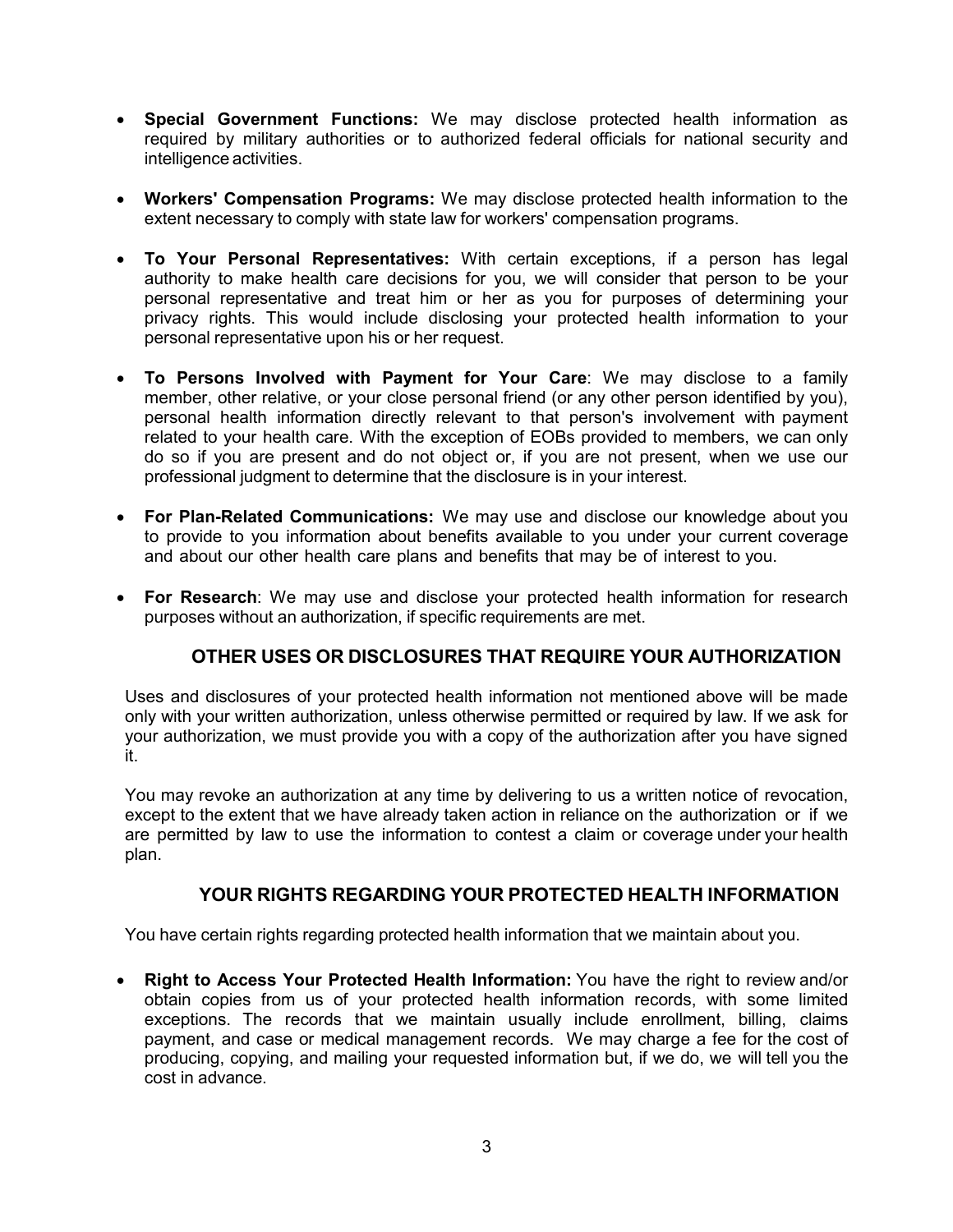- Right to Access Electronic Records: You may request access to electronic copies of electronic health records or your PHI contained in the Designated Record Set or an electronic health record, or you may request in writing or electronically that another person receive an electronic copy of these records. The electronic PHI will be provided in a mutually agreed format, and you may be charged for the cost of any electronic media (such as a USB flash drive) used to provide a copy of the electronic PHI.
- **Right to Amend Your Protected Health Information.** If you feel that any protected health information we maintain about you is incorrect or incomplete, you may request that we amend the information. If the request is for amendment of other than basic demographic information, your request must be made in writing and must include the reason you are seeking a change. We may deny your request if, for example, you ask us to amend information that we did not create or if you ask us to amend a record that we believe is already accurate and complete.

If we deny your request to amend, we will notify you in writing. You then have the right to submit to us a written statement of disagreement with our decision, and we have the right to rebut the statement.

**Right to an Accounting of Disclosures.** You have the right to request an accounting of disclosures we have made of your protected health information. The list will not include disclosures related to payment or health care operations, or disclosures made to you or with your authorization. The list may also exclude certain other disclosures, such as for national security purposes.

Your request for an accounting of disclosures must be made in writing and must state a time period for which you want an accounting. The time period may not be longer than six years. Your request should indicate the format in which you want the accounting (for example, on paper or electronically). The first accounting that you request within a 12month period will be free. For additional accountings within the same time period, we may charge for providing the accounting, but we will tell you the cost in advance.

- Right to Request Restrictions on the Use and/or Disclosure of Your Protected **Health Information:** You have the right to request that we restrict or limit how we use or disclose your protected health information for treatment, payment, or health care operations. We are not required to agree to your request. If we do agree, we will comply with your request unless the information is needed for an emergency. Your request for a restriction must be made in writing. In your request, you must tell us the following: what information you want to limit; whether you want to limit how we use or disclose your information or both; and to whom you want the restrictions to apply.
- **Right to Receive Confidential Communications:** You have the right to request that we use a certain method of communicating with you (for example, by telephone only) or that we send confidential information only to a certain location (for example, only to your office). Your request to receive confidential communications must be reasonable, must be in writing, and must specify how or where you wish to be contacted. We will make every reasonable attempt to accommodate all reasonable requests and must accommodate that request if you state in writing that communication through normal processes could endanger you in some way.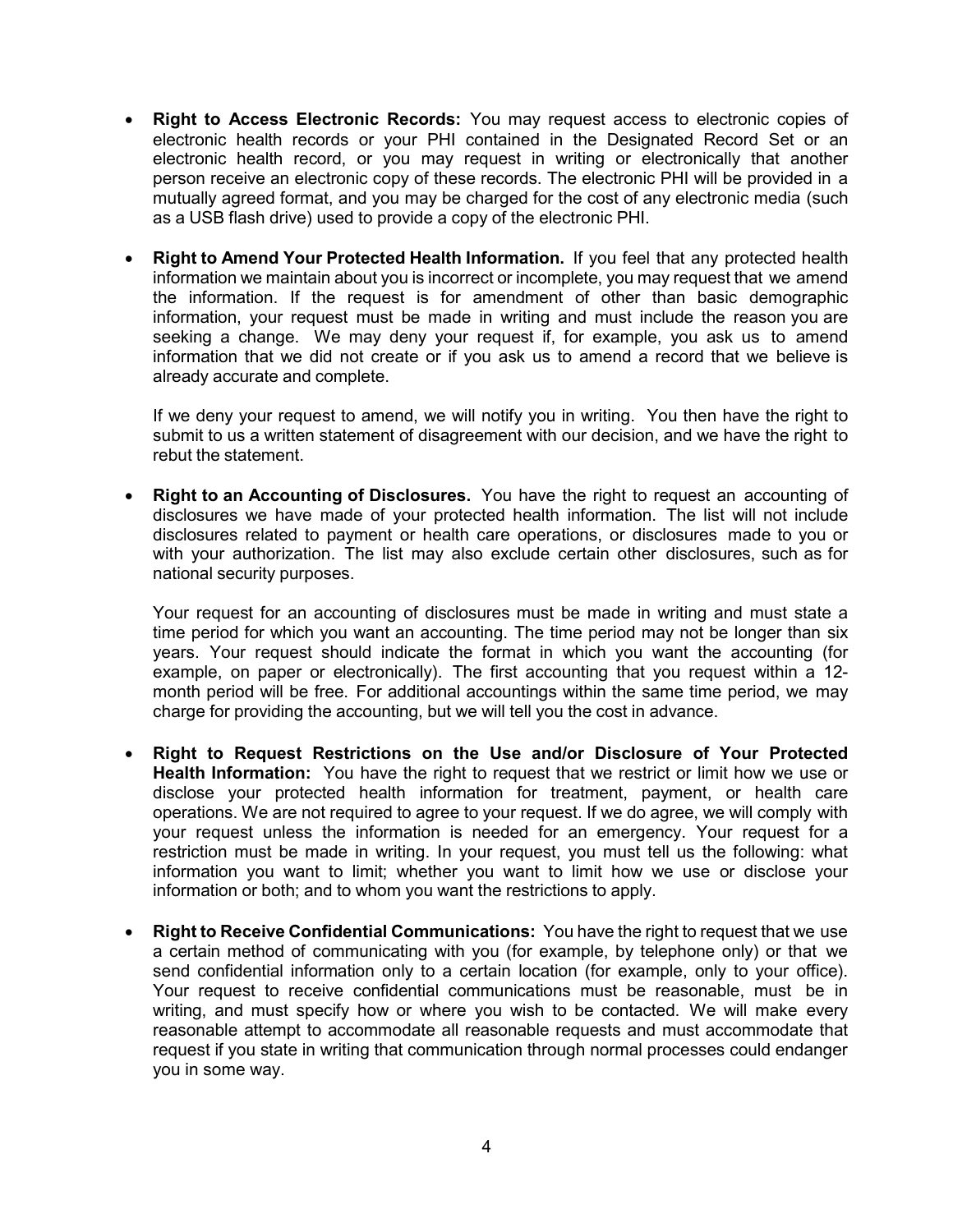• Right to a Paper Copy of This Notice: You have a right at any time to request and receive a paper copy of this Notice, even if you had previously agreed to receive an electronic copy.

Contact Information for Exercising Your Rights - You may initiate the exercise of any of the rights described above by contacting us as follows:

HIPAA Compliance Director Louisiana Office of Group Benefits P.O. Box 44036 Baton Rouge, LA 70804-4036 Phone: 225, 342, 9489 Facsimile: 225.342.9968 Email: hipaa-ogb@la.gov

## ADDITIONAL PROTECTIONS FOR YOUR HEALTH INFORMATION

The OGB requires all employees to follow policies and procedures that limit access to protected health information about members and their dependents to those employees and other persons who need it to perform their job responsibilities. With only a few exceptions  $S$  (such as disclosures to you and made with your authorization), we also make reasonable efforts to limit the amount of protected health information that we use, disclose, and request to the minimum necessary to accomplish the intended purpose. In addition, the OGB maintains physical, administrative, and technical security measures to safequard your protected health information.

## CHANGES TO THIS NOTICE

We reserve the right to change the terms of this Notice at any time, effective for all protected health information that we already have about you as well as such information that we receive in the future. We also post a copy of our current Notice on our website at www.groupbenefits.org and distribute the new notice or information about the update as required by the applicable requlations.

We will not implement any changes in the privacy practices described in this Notice prior to the effective date of the revised Notice.

## COMPLAINTS

If you believe that your privacy rights have been violated, you may file a complaint with us and/or with the Secretary of the Department of Health and Human Services. All complaints must be in writing.